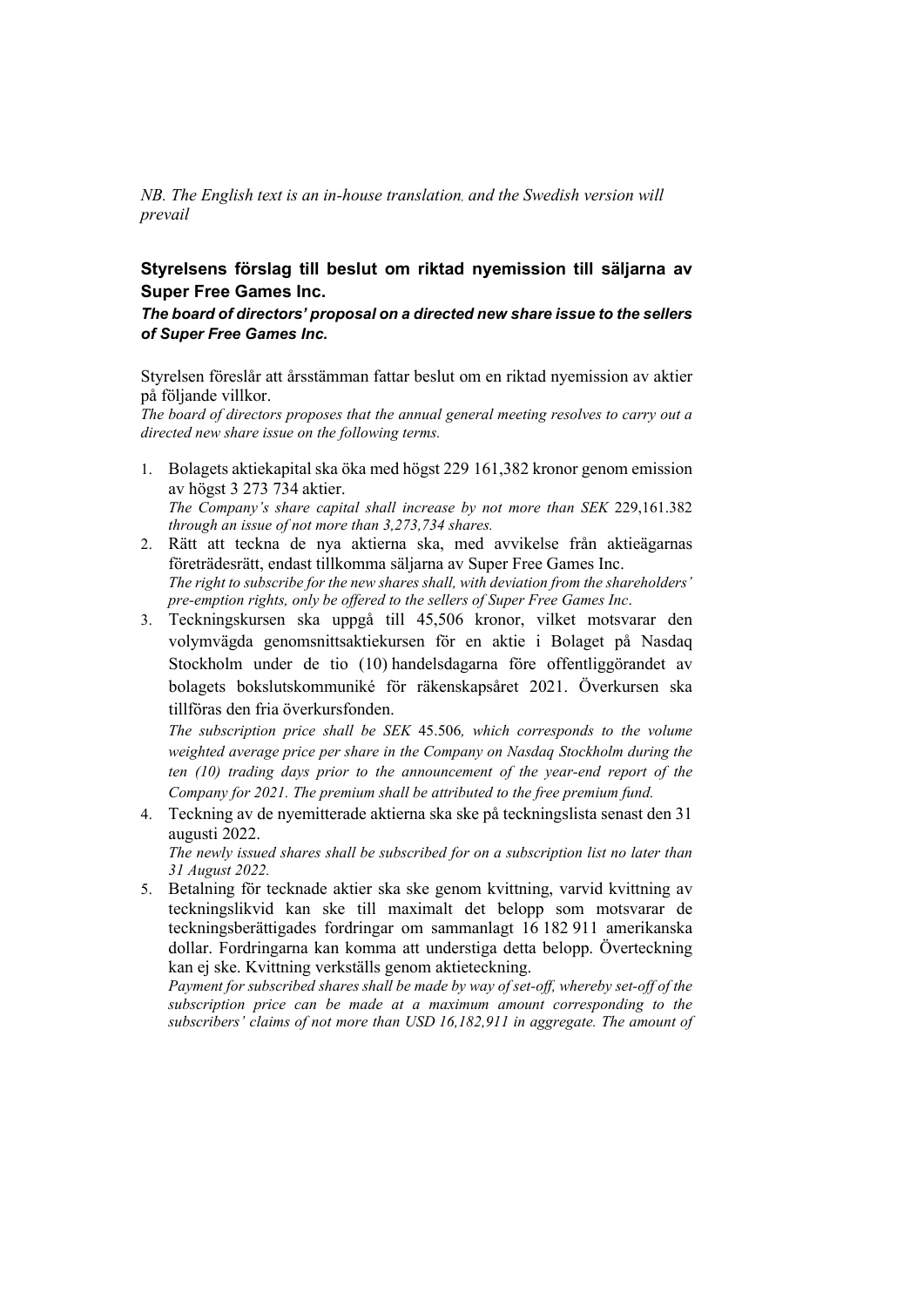*the claims may be lower. Over-subscription is not possible. Set-off is completed through subscription.* 

- 6. Styrelsen äger rätt att förlänga teckningstiden och tiden för betalning. *The board of directors shall be entitled to extend the subscription period and the time for payment.*
- 7. De nya aktierna berättigar till utdelning första gången på den avstämningsdag som infaller närmast efter det att nyemissionen har registrerats hos Bolagsverket och aktierna införts i aktieboken hos Euroclear AB. *The new shares shall be entitled to dividend as from the first record day for dividend*

*after the newly issued shares have been registered with the Swedish Companies Registration Office and the shares have been recorded in the share register kept by Euroclear Sweden AB.* 

8. Styrelsen bemyndigas att vidta de smärre justeringar som kan behövas i samband med registrering av beslutet hos Bolagsverket eller Euroclear Sweden AB.

*The board of directors shall be authorized to make any formal adjustments that may be required in connection with registration of the resolution with the Swedish Companies Registration Office or Euroclear Sweden AB.* 

Rätt till teckning av de nyemitterade aktierna ska tillkomma följande personer. *The right to subscribe for the newly issued shares shall accrue to the following persons.* 

| Fordringsägare<br><b>Creditor</b>           | <b>Maximal fordran (USD)</b><br><b>Maximal claim (USD)</b> | <b>Maximalt belopp att</b><br>kvitta (USD)<br><b>Maximal amount to set off</b><br>(USD) |
|---------------------------------------------|------------------------------------------------------------|-----------------------------------------------------------------------------------------|
| Ankur Nagpal                                | 15 571                                                     | 15 571                                                                                  |
| George Zaloom                               | 9 3 4 3                                                    | 9 3 4 3                                                                                 |
| Jussi Laakkonen                             | 15 571                                                     | 15 571                                                                                  |
| Rafael Vivas                                | 9 3 4 3                                                    | 9 3 4 3                                                                                 |
| <b>Bret Terrill Revocable Trust</b>         | 3 590 816                                                  | 3 590 816                                                                               |
| Jean Marie Terrill                          | 467 128                                                    | 467 128                                                                                 |
| Philip Alan Terrill                         | 467 128                                                    | 467 128                                                                                 |
| Ryan William Terrill                        | 934 255                                                    | 934 255                                                                                 |
| <b>RM</b> Filial Trust                      | 548 440                                                    | 548 440                                                                                 |
| <b>Terrill Family Trust</b>                 | 554 100                                                    | 554 100                                                                                 |
| <b>Trust for Tiffany</b>                    | 548 440                                                    | 548 440                                                                                 |
| 500 Startups, L.P.                          | 186470                                                     | 186470                                                                                  |
| Adam & Jaclyn Foroughi<br>2011 Family Trust | 120 536                                                    | 120 536                                                                                 |
| Andrew Karam                                | 48 271                                                     | 48 271                                                                                  |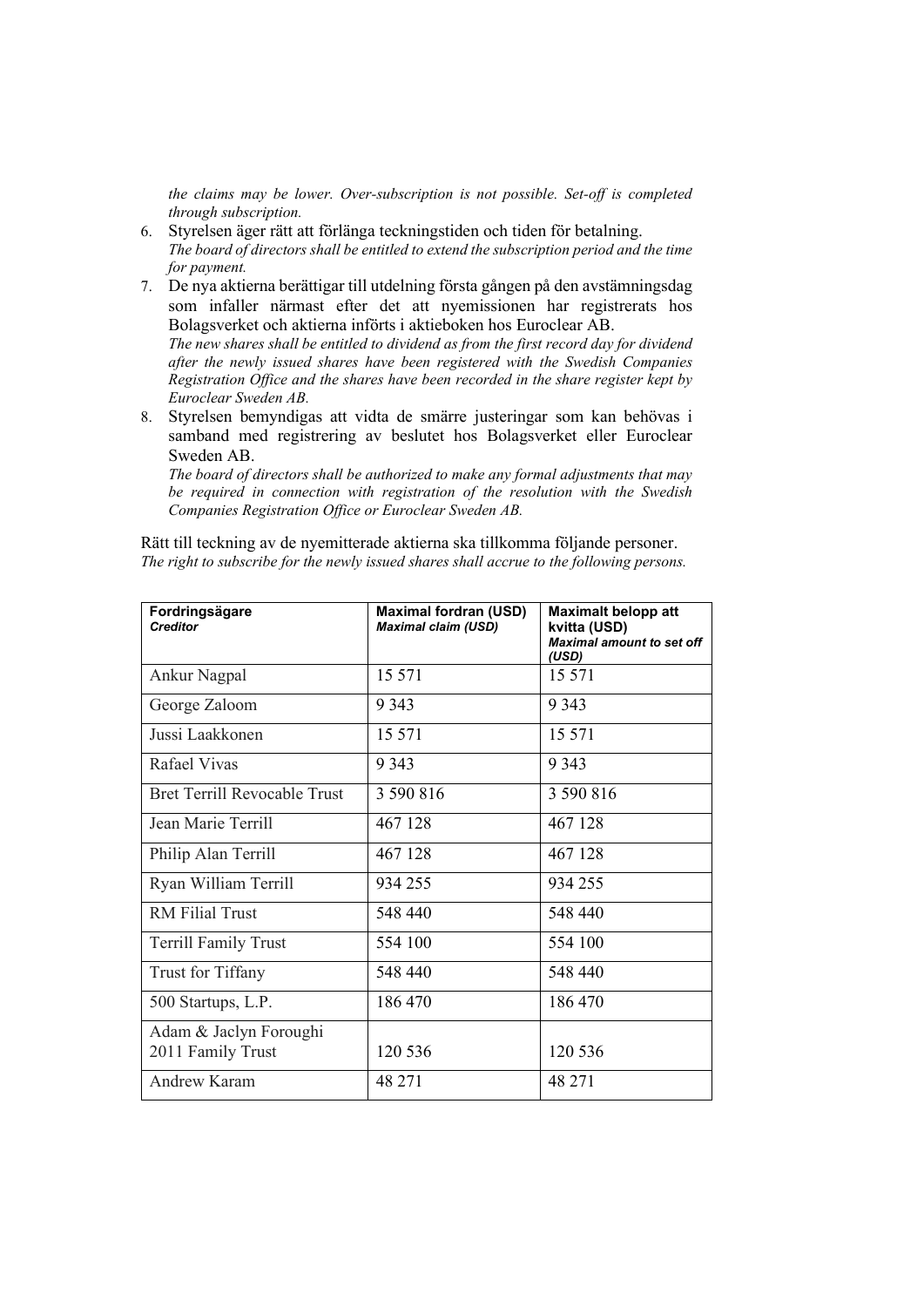| Fordringsägare<br><b>Creditor</b>                     | <b>Maximal fordran (USD)</b><br><b>Maximal claim (USD)</b> | <b>Maximalt belopp att</b><br>kvitta (USD)<br><b>Maximal amount to set off</b><br>(USD) |
|-------------------------------------------------------|------------------------------------------------------------|-----------------------------------------------------------------------------------------|
| Merzdotes Trust u/a/d                                 |                                                            |                                                                                         |
| December 16, 2020                                     | 61 267                                                     | 61 267                                                                                  |
| <b>Eduardo Vivas</b>                                  | 71 534                                                     | 71 534                                                                                  |
| Fassil Befekadu                                       | 61 267                                                     | 61 267                                                                                  |
| James Knall                                           | 71 534                                                     | 71 534                                                                                  |
| John & Isabel Krystynak 2011<br><b>Family Trust</b>   | 72 3 25                                                    | 72 3 25                                                                                 |
| Karl Jacob                                            | 126 389                                                    | 126 389                                                                                 |
| Michael Levinthal IRRA                                | 121 802                                                    | 121 802                                                                                 |
| Mitul Mahesh Shah                                     | 121 802                                                    | 121 802                                                                                 |
| Nimble Ventures, LLC                                  | 71 534                                                     | 71 534                                                                                  |
| Rajan Dalichand Shah                                  | 121 802                                                    | 121 802                                                                                 |
| <b>RKSB GmbH</b>                                      | 59 611                                                     | 59 611                                                                                  |
| Rocket Street Ventures LLC                            | 61 267                                                     | 61 267                                                                                  |
| The Eternal Bliss Limited<br>Partnership              | 121 802                                                    | 121 802                                                                                 |
| Three Kingdoms Capital<br>Partners, L.P.              | 61 267                                                     | 61 267                                                                                  |
| Vandana & Praful Shah<br>Revocable Living Trust       | 121 802                                                    | 121 802                                                                                 |
| Warren Konkel                                         | 121 525                                                    | 121 525                                                                                 |
| 2016 Joan Brodsky<br>Irrevocable Family Trust         | 217993                                                     | 217993                                                                                  |
| 2016 Stephen F. Talarico<br>Irrevocable Family Trust  | 217993                                                     | 217993                                                                                  |
| Andrea Talarico Breay                                 | 82 834                                                     | 82 834                                                                                  |
| Jeffrey S. Breay                                      | 41 355                                                     | 41 355                                                                                  |
| Joan Brodsky                                          | 861 378                                                    | 861 378                                                                                 |
| Stephen F. Talarico                                   | 1 104 428                                                  | 1 104 428                                                                               |
| The Nicholas P. Talarico<br>Trust Dated July 27, 2017 | 2 995 514                                                  | 2 9 9 5 5 1 4                                                                           |
| Campobasso Trust                                      | 484 143                                                    | 484 143                                                                                 |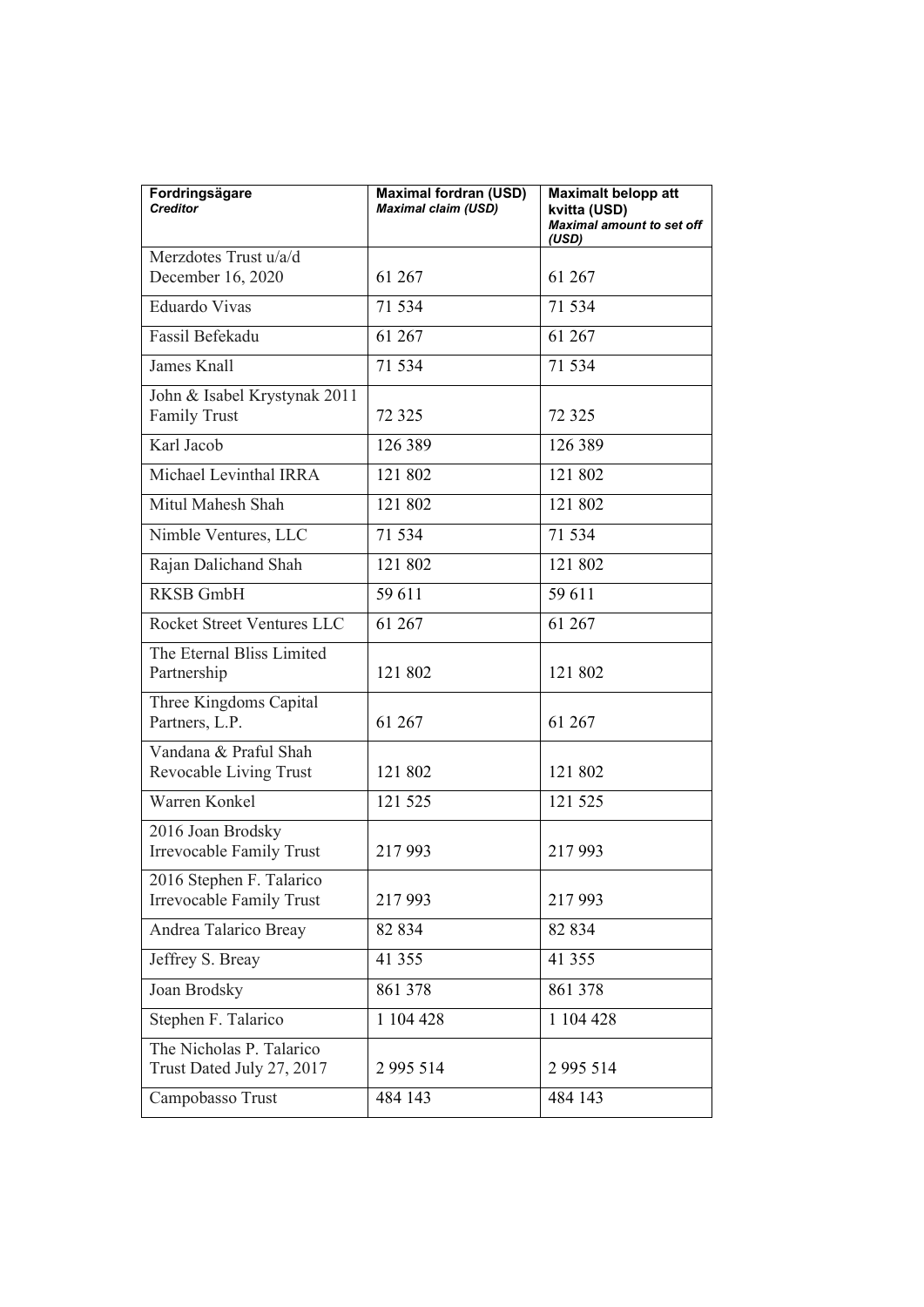| Fordringsägare<br><b>Creditor</b> | <b>Maximal fordran (USD)</b><br><b>Maximal claim (USD)</b> | <b>Maximalt belopp att</b><br>kvitta (USD)<br>Maximal amount to set off<br>(USD) |
|-----------------------------------|------------------------------------------------------------|----------------------------------------------------------------------------------|
| Ambo Trust                        | 484 143                                                    | 484 143                                                                          |
| Neromanna Trust                   | 498 270                                                    | 498 270                                                                          |
| Fred Jin                          | 3 1 1 4                                                    | 3 1 1 4                                                                          |
| Michael Kenjiro Ouye              | 3 1 1 4                                                    | 3 1 1 4                                                                          |
| Reina Shah                        | 20 5 5 4                                                   | 20 5 5 4                                                                         |
| Woodrow H. Levin                  | 3 1 1 4                                                    | 3 1 1 4                                                                          |
| Meghan Arun Kamat                 | 82 053                                                     | 82 053                                                                           |
| Miguel Morales                    | 74 925                                                     | 74 925                                                                           |
| Eric Choi                         | 20 697                                                     | 20 697                                                                           |
| Lisa DiPaula                      | 23 347                                                     | 23 347                                                                           |
| <b>Totalt</b><br>Total            | 16 182 911                                                 | 16 182 911                                                                       |

Skälet till avvikelsen från aktieägarnas företrädesrätt är att efterleva det aktieöverlåtelseavtal som Bolaget ingått med säljarna av Super Free Games Inc. *The reason for the deviation from the shareholders' pre-emption rights is to fulfil the Company's obligations under the share purchase agreement which the Company has entered into with the sellers of Super Free Games Inc.*

Bolagets bedömning är att tilläggsköpeskillingen kommer att uppgå till totalt cirka 19 762 770 amerikanska dollar, varav 52,5% ska betalas i form av nyemitterade aktier i Bolaget. Det slutliga beloppet är dock förbehållet utfall av revisionen av Super Free Game Inc:s årsredovisning för 2021 samt att säljarna accepterar Bolagets beräkning av tilläggsköpeskillingen. Bolagets styrelse kommer därefter att fastställa det antal aktier som kommer att tilldelas (antalet aktier kan vara lägre, men inte högre, än det antal aktier som anges som det högsta antalet aktier under punkten 1 ovan). Det fastställda antalet emitterade aktier kommer att kommuniceras vid tilldelningstillfället. Baserat på Bolagets beräkning av tilläggsköpeskillingen kommer antalet aktier som tilldelas att uppgå till cirka 2 098 910. För att ge Bolagets styrelse viss flexibilitet vid den slutliga beräkningen av tilläggsköpeskillingen har en emission av ett högsta antal aktier föreslagits (samt att det maximala beloppet av den kvittningsgilla fordran har ökats i motsvarande mån).

*The Company's assessment is that the earn-out consideration will amount to in total approximately USD 19,762,770, of which 47.5% of the amount shall be paid in new issued shares in the Company. The final amount is, however, dependent on the outcome of the audit of Super Free Inc.'s financial statements for 2021 and that the sellers accept the Company's calculation of the earn-out consideration. The board of directors of the Company will thereafter determine the number of shares to be allotted (the number of shares can be lower, but not higher than the maximum number of shares proposed under item 1 above). The number of issued shares will be communicated at the day of the allotment. Based on the*